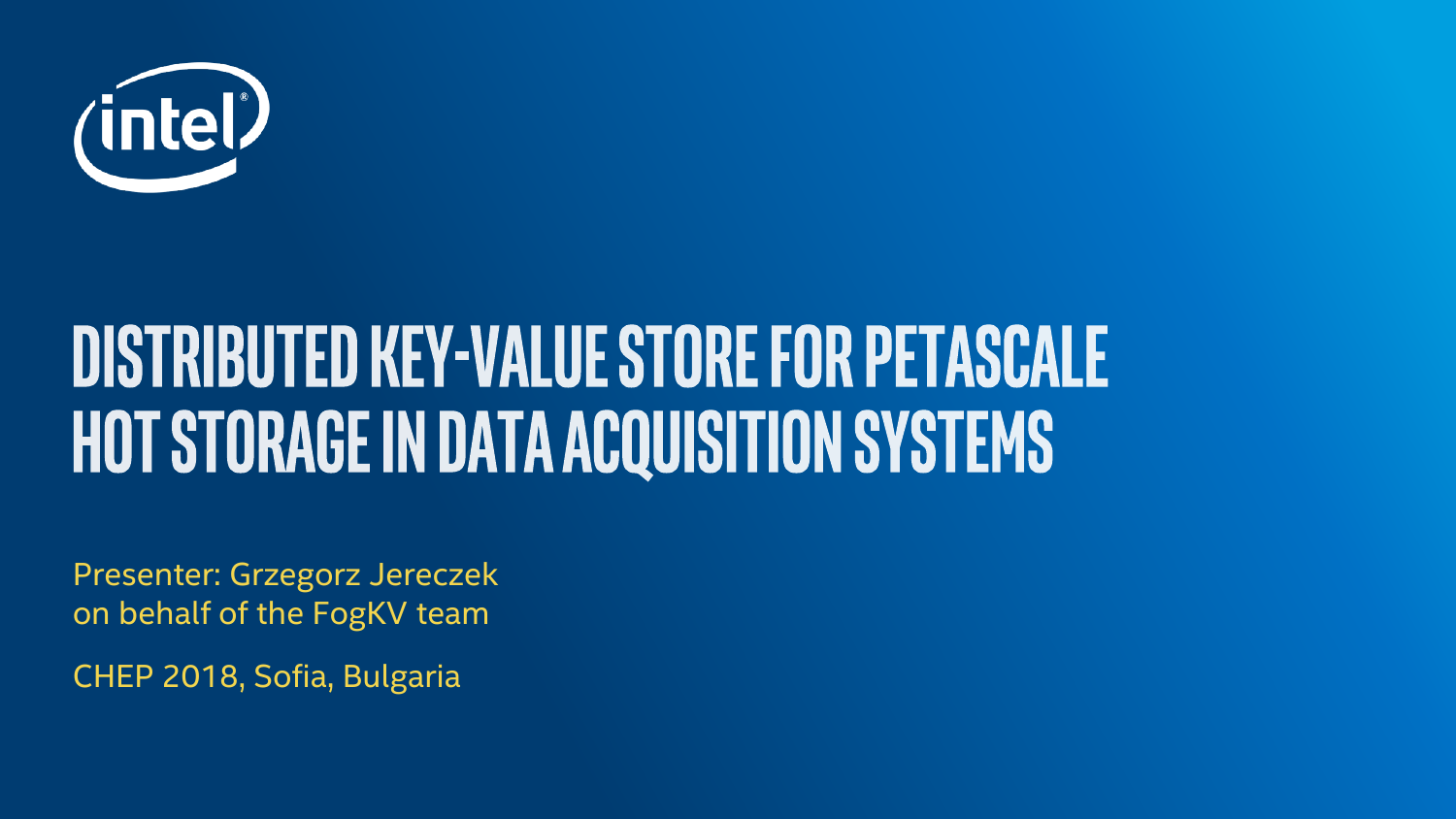### Legal Notices & Disclaimers

Intel technologies' features and benefits depend on system configuration and may require enabled hardware, software or service activation. Performance varies depending on system configuration. No computer system can be absolutely secure. Check with your system manufacturer or retailer or learn more at [intel.com].

Tests document performance of components on a particular test, in specific systems. Differences in hardware, software, or configuration will affect actual performance. Consult other sources of information to evaluate performance as you consider your purchase. For more complete information about performance and benchmark results, visit [www.intel.com/benchmarks](http://www.intel.com/benchmarks).

No license (express or implied, by estoppel or otherwise) to any intellectual property rights is granted by this document.

© 2018 Intel Corporation

Intel, the Intel logo, Intel Xeon, Intel, Optane are trademarks of Intel Corporation or its subsidiaries in the U.S. and/or other countries.

\*Other names and brands may be claimed as the property of others.

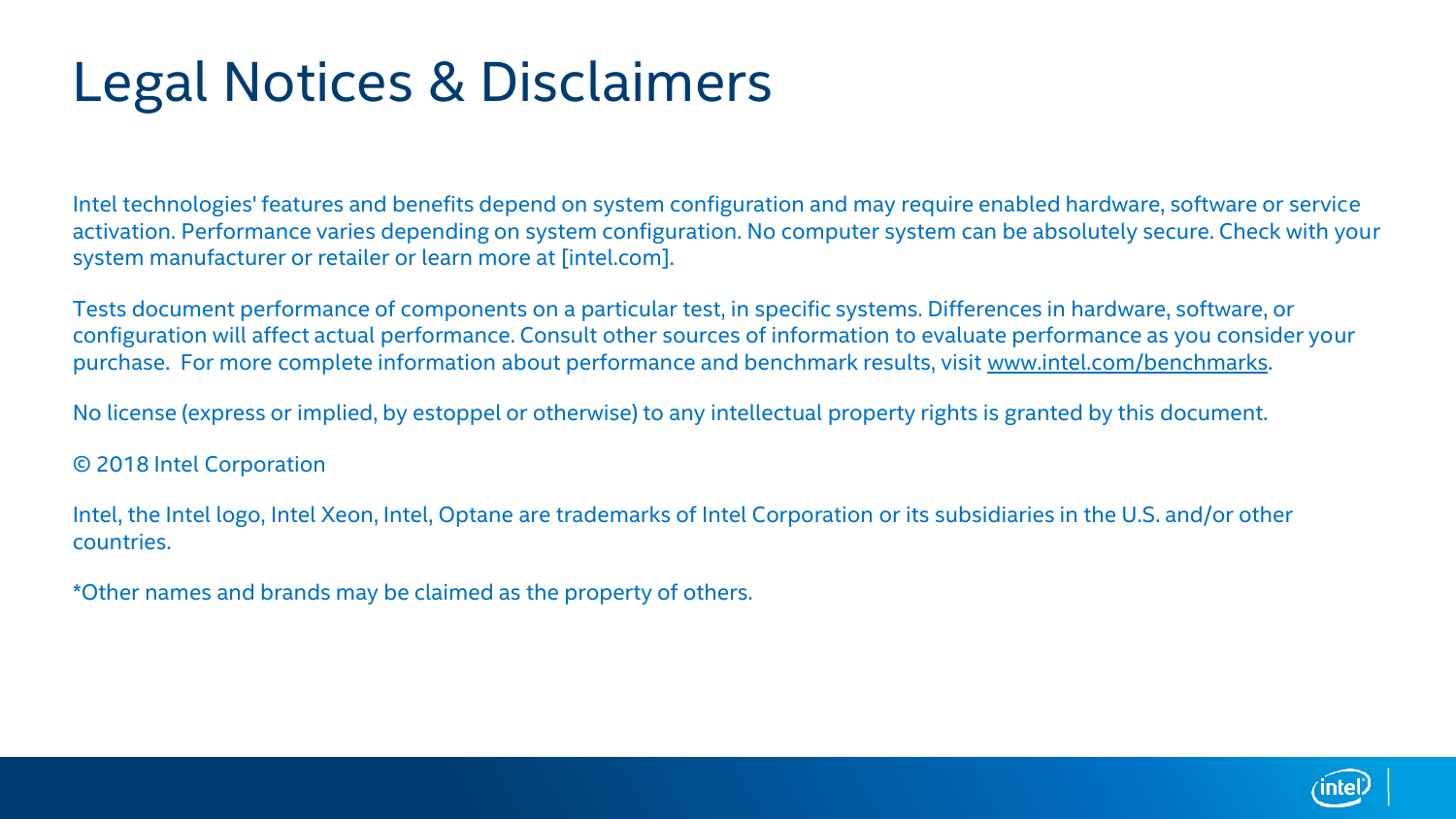# LHC EXPERIMENTS WILL BE PRODUCING **HUNDREDS OF PETABYTES A DAY**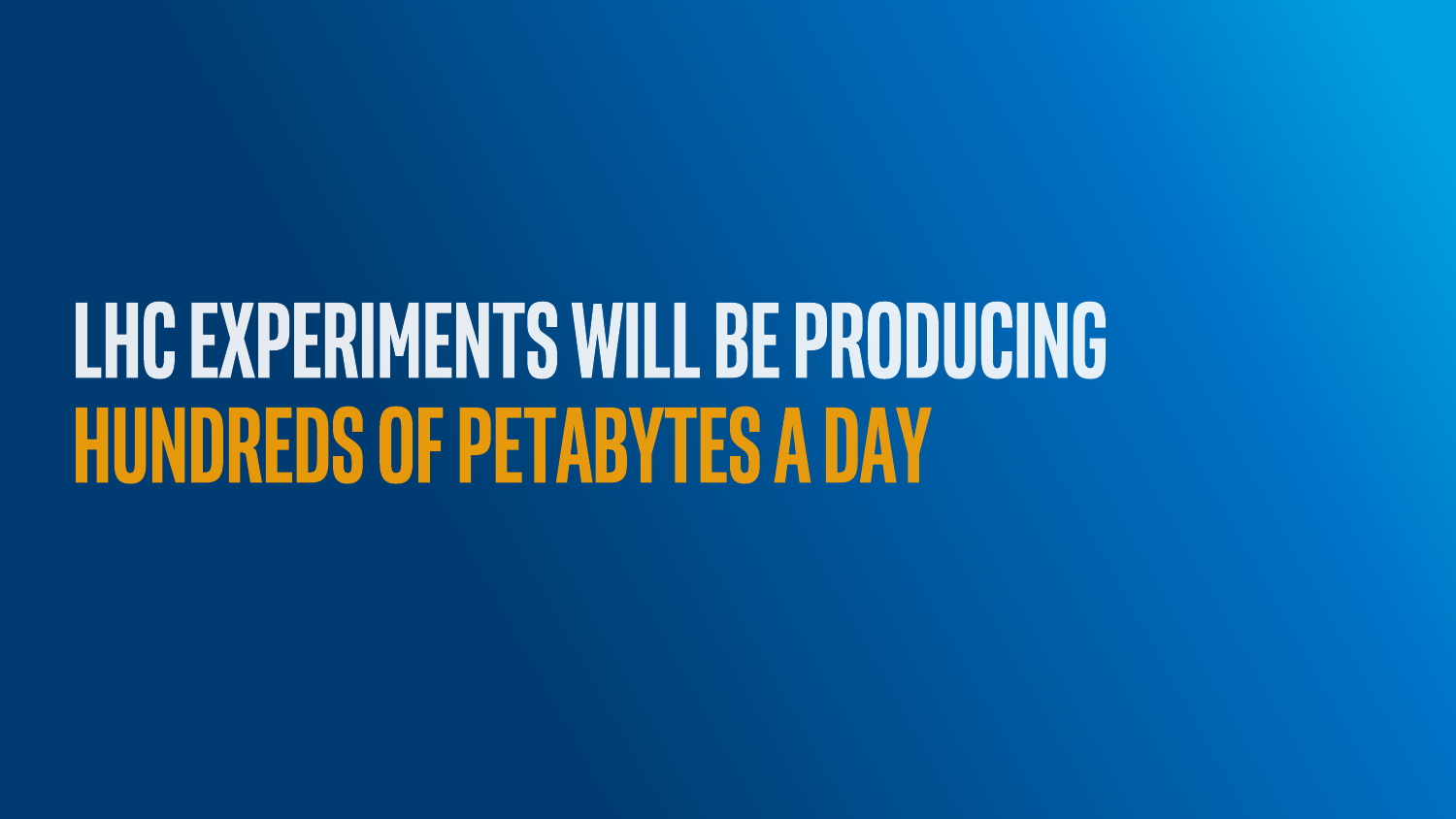### Intel-CERN collaboration targeting Trigger and Data AcQuisition (TDAQ) upgrades

Development of **a storage system** for decoupling real-time data acquisition from asynchronous event selection

- Distributed over **O(100) nodes**
- Large, temporary storage of **O(100) PB**
- Total throughput of **O(10) TB/s** with **O(100000)** clients.**CERN ntel/** openlab

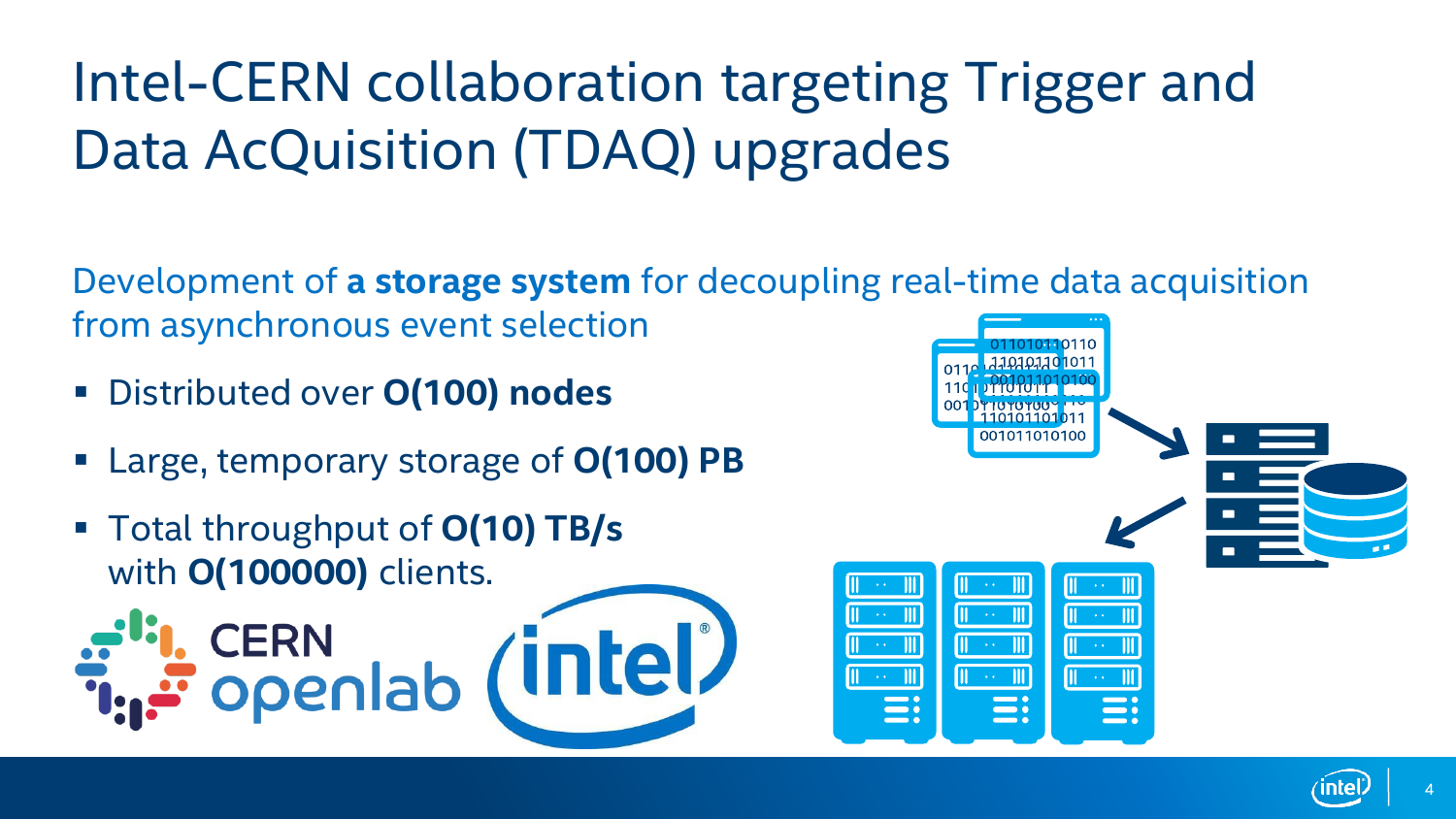### Maximizing data taking efficiency by decoupling real-time DAQ from event selection



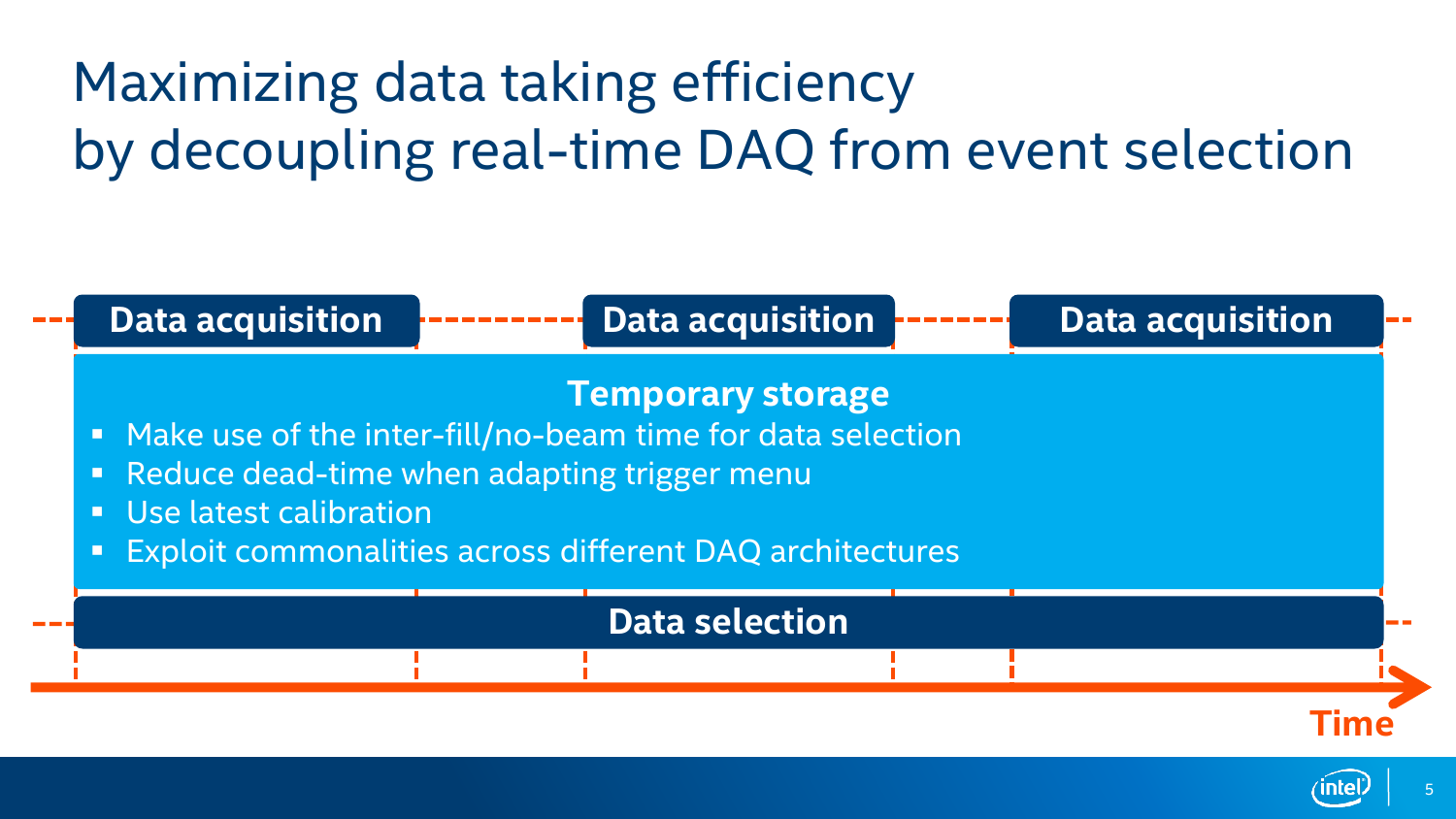### Data AcQuisition (DAQ) with Key-Value Store (KVS)

#### Large key-value store

- **If** Insert data from each fragment keyed with **(run\_id, event\_id, subdetector\_id)**
- **Potentially stored for several hours/days with** replication for fault tolerance
- **Distributed storage may be local to the** readout system or remote

#### Data selection

- Query data when needed
- Cooprocessors for subsets of data
- Event assembly after acceptance



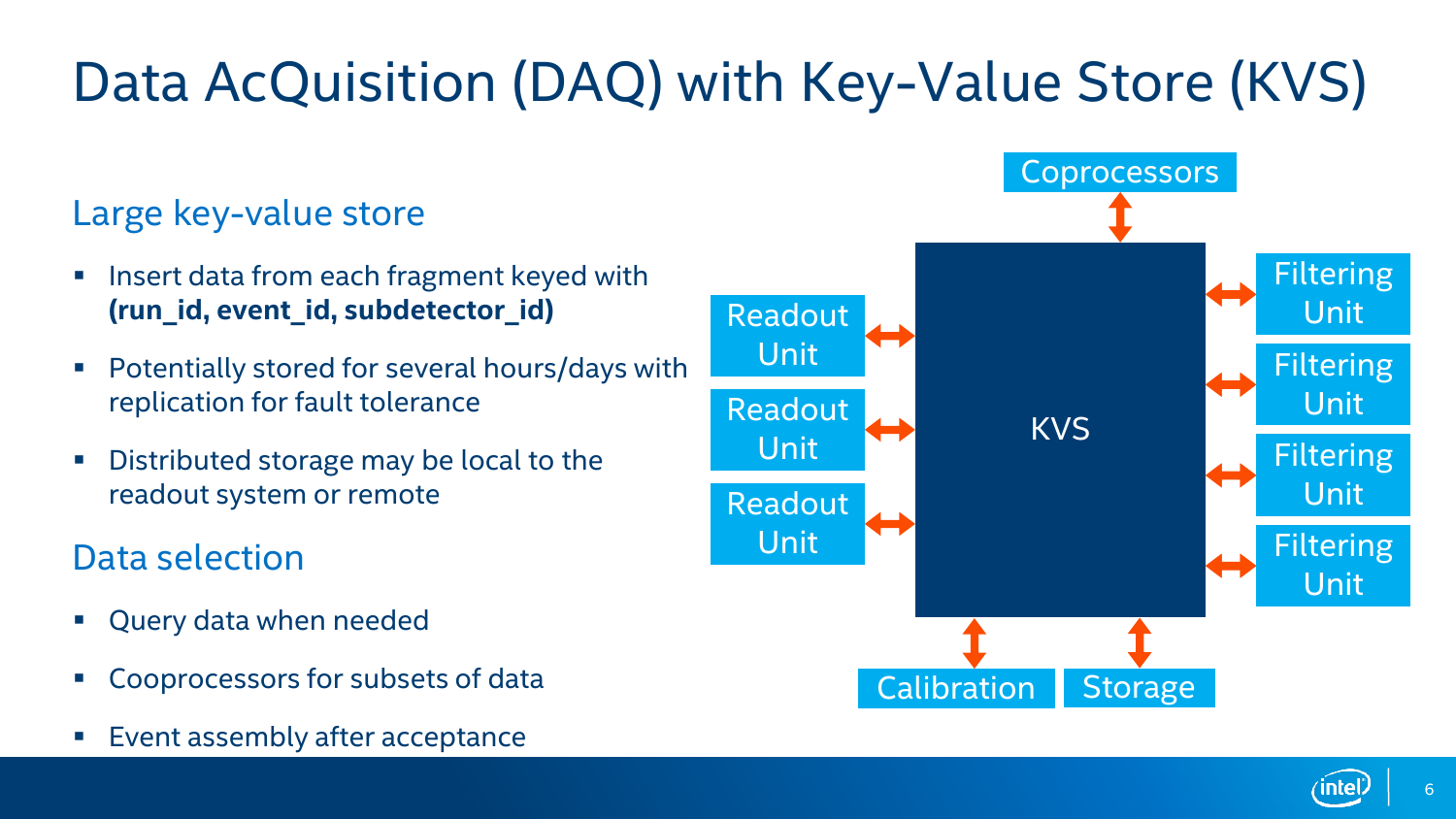### FogKV – a KVS for DAQ

- First-line buffer for fast pre-computing and second-line buffer for longer term
- Data structure built on partially pre-allocated Adaptive Radix Trie
- Optimized data locality





**Offline** storage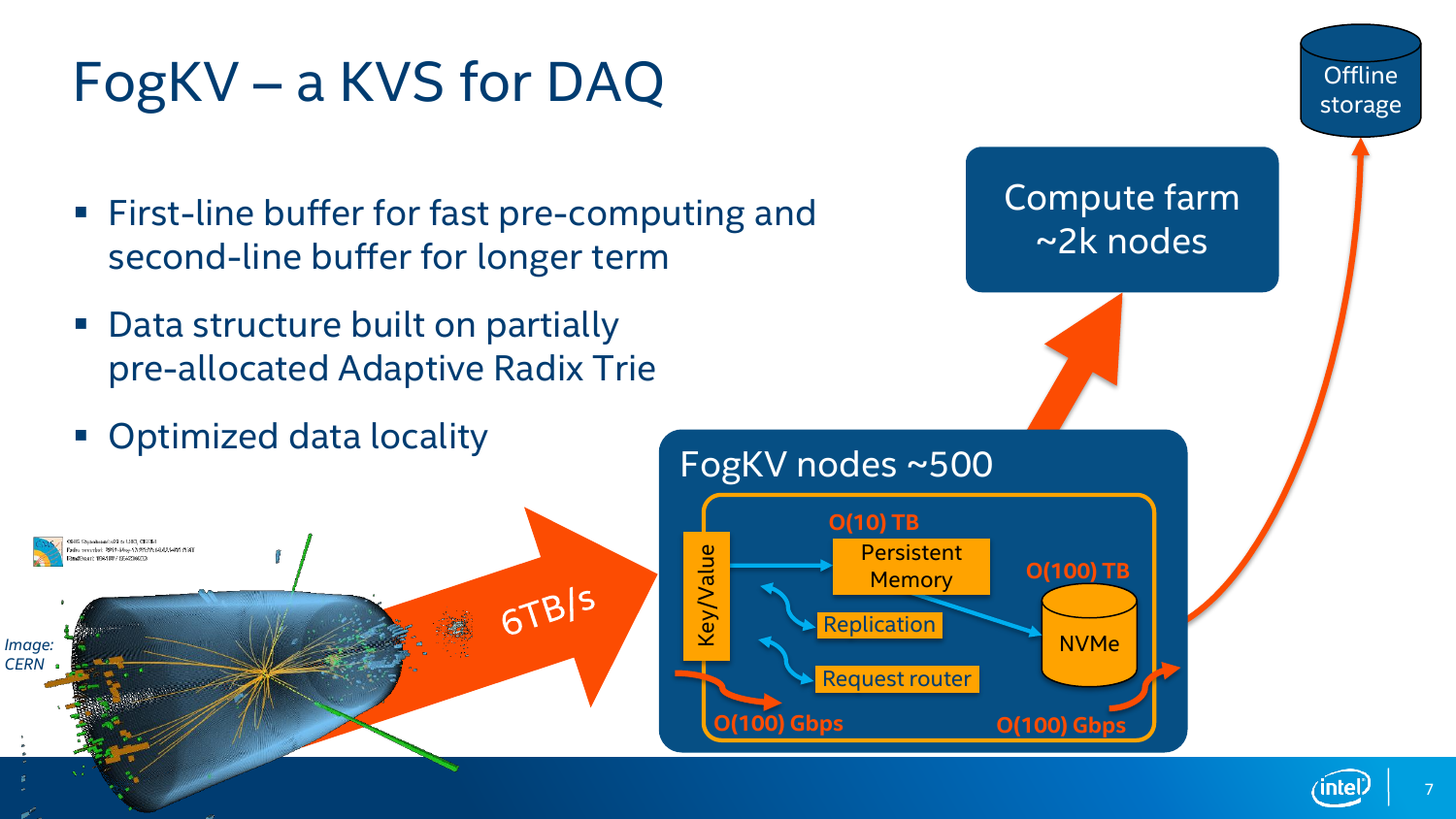### Enabling emerging technologies

#### **Memory & Storage**



#### **Software**

#### **Persistent Memory Development Kit (PMDK)**

- Optimal performance of persistent memory
- http://pmem.io

#### **Storage Performance Development Kit (SPDK)**

- User-mode access to NVMe devices (SSDs)
- **http://spdk.io**

#### **libfabric**

- **High-performance and scalable networking**
- https://github.com/ofiwg/libfabric

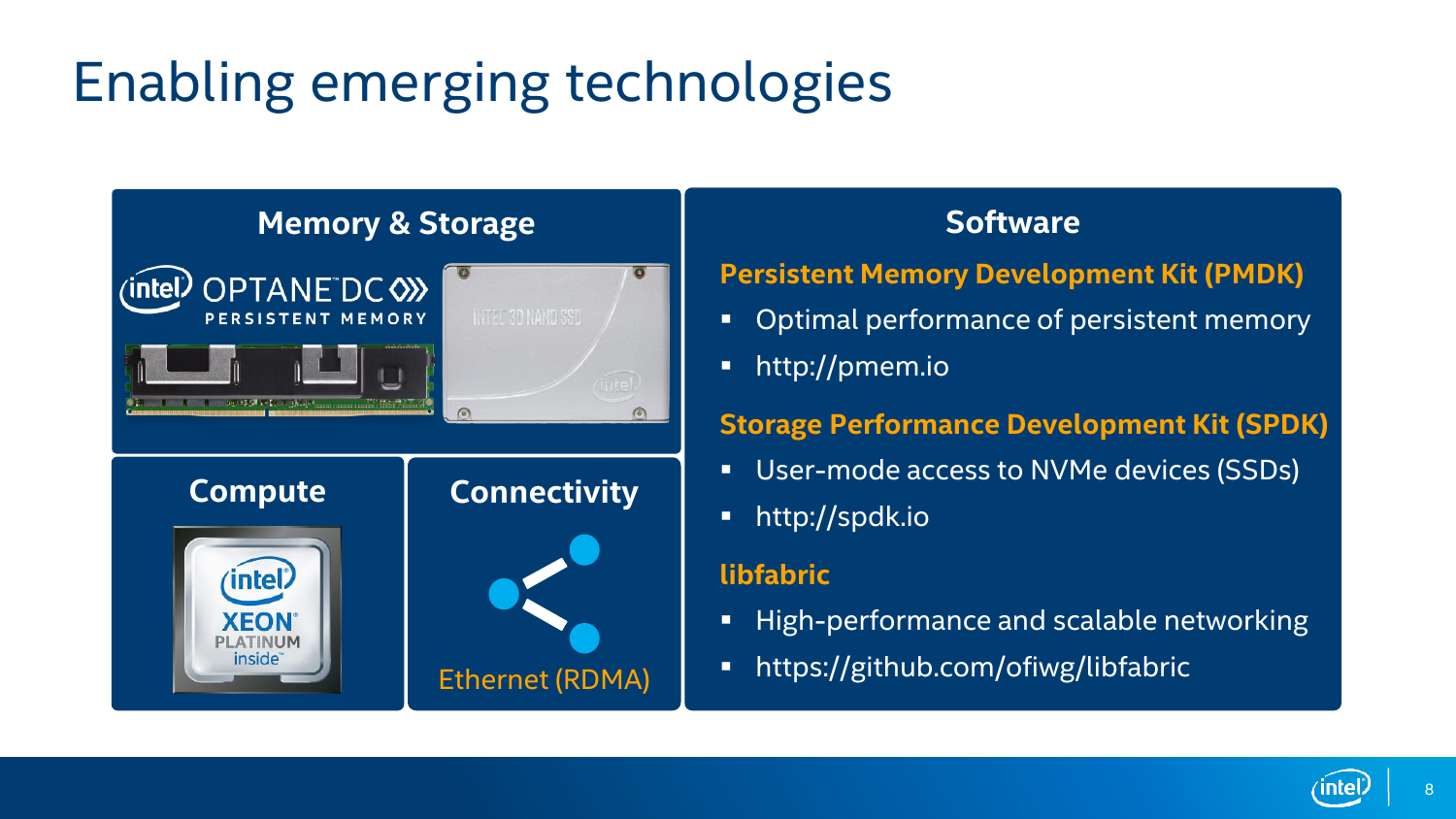### DAQ-specific API

| User-defined key structure                                  | struct MinidagKey {<br>uint64 t eventId; uint16 t subdetectorId; uint16 t runId; } |
|-------------------------------------------------------------|------------------------------------------------------------------------------------|
| <b>Range queries with</b><br>compound keys                  | kvPairVector = kvs->GetRange(keyMin, keyMax)                                       |
| Asynchronous mode for<br>even higher performance            | kvs->GetRangeAsync(keyMin, keyMax, cb)                                             |
| <b>Distributed locking for</b><br>next event retrieval      | eventKey = $kvs$ ->GetAny(options=(lock))                                          |
| <b>FogKV memory allocator</b><br>minimizing copy operations | value = $kvs$ ->Alloc(key, 10 $*$ 1024)                                            |

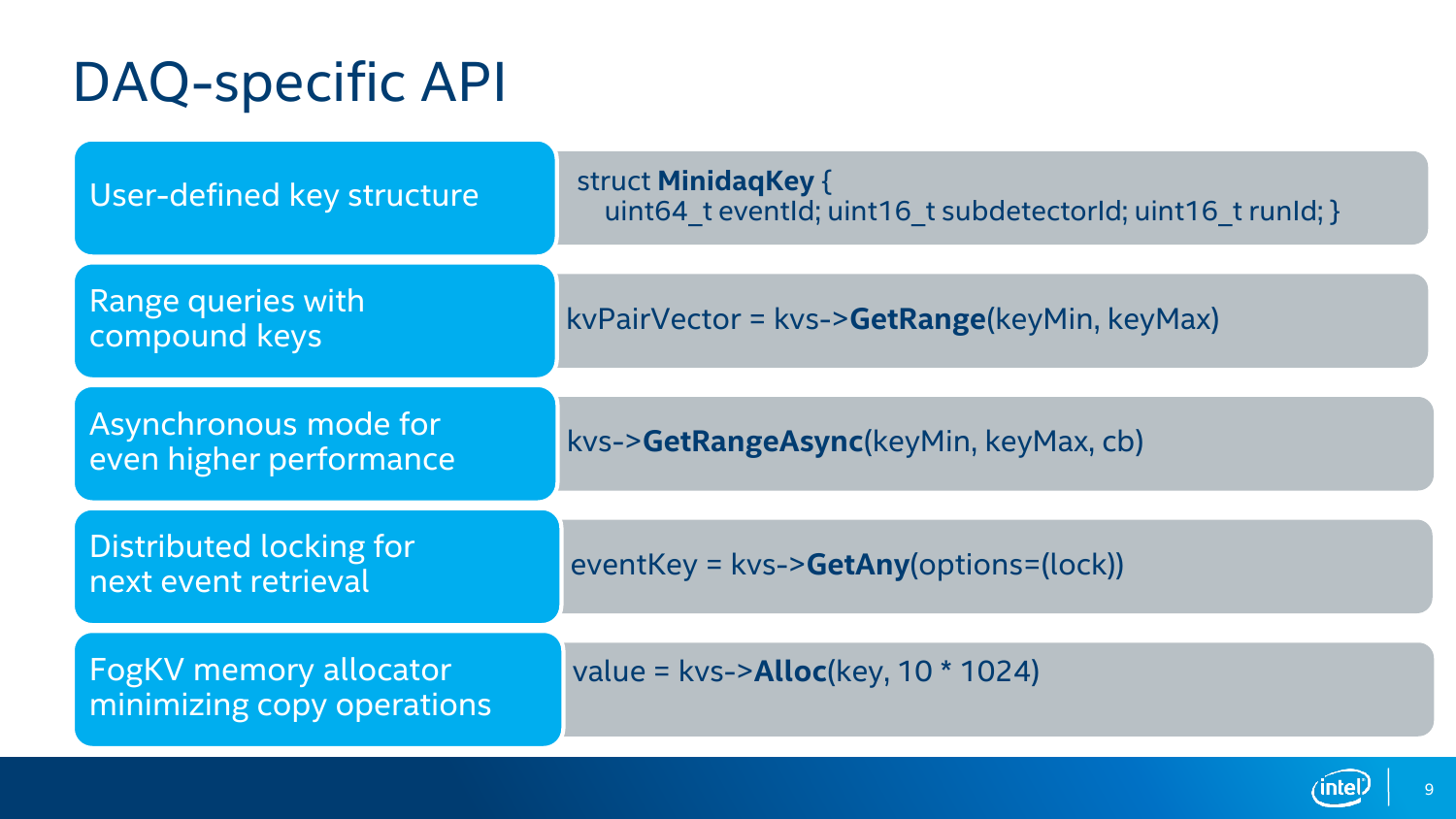### Preliminary performance on emulated first-line buffer

- **Example 1 Linear scaling thanks to** lockless design reaching around 200 Gbps
- **EXECUTE:** Current bottleneck is memory allocation, especially near capacity limits
- Will change with second-line buffer
- **Similar performance for GET**



*Intel(R) Xeon(R) Gold 6140 CPU @ 2.30GHz, persisten memory emulated with DDR4 2666MHz*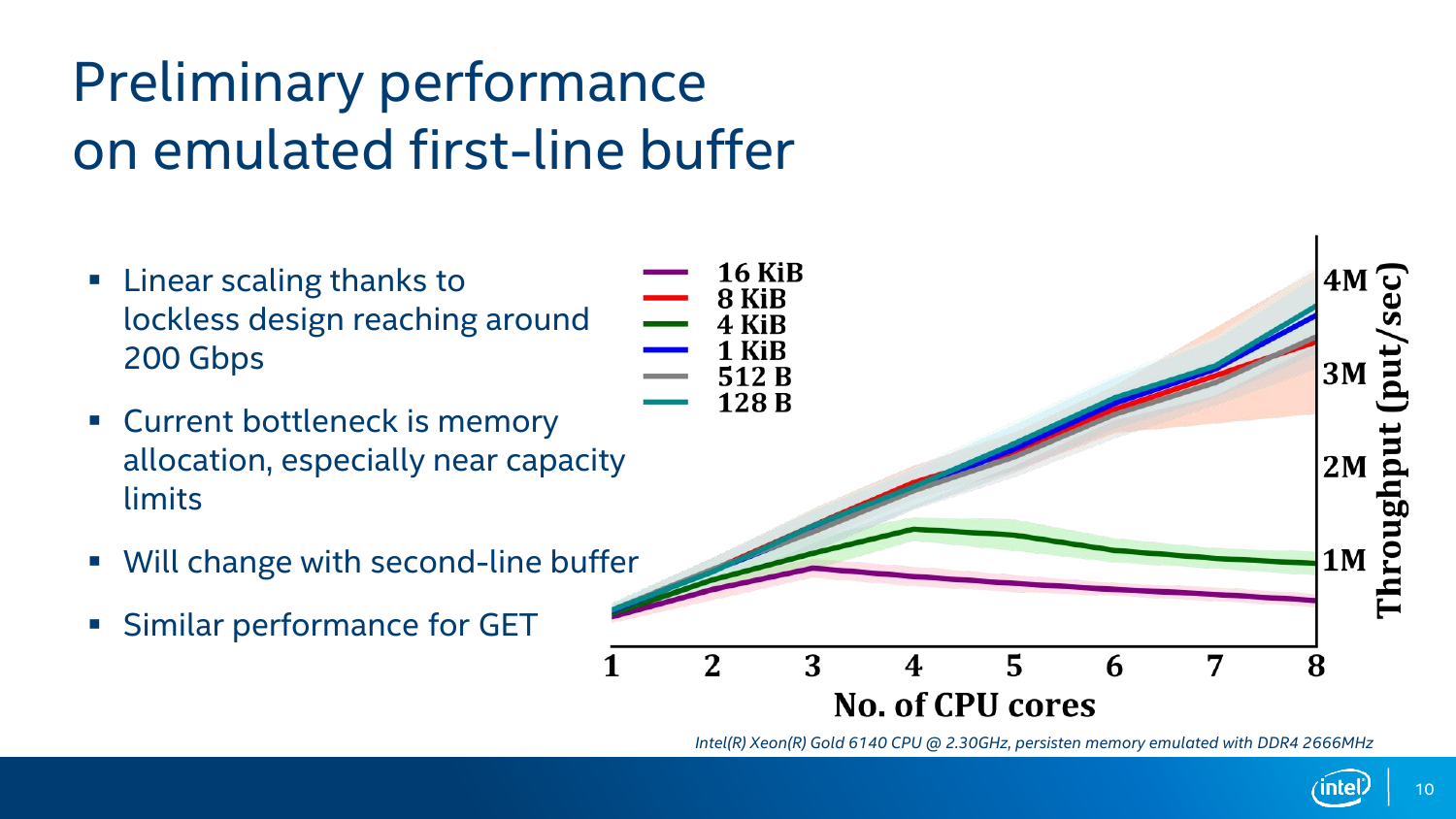### Conclusions

Asynchronous data selection to extract the best physics potential

An optimal balance between storage and fast data rejection to optimize overall system costs

**FogKV** Multi-TB/s hot storage solution of a petascale capacity for DAQ

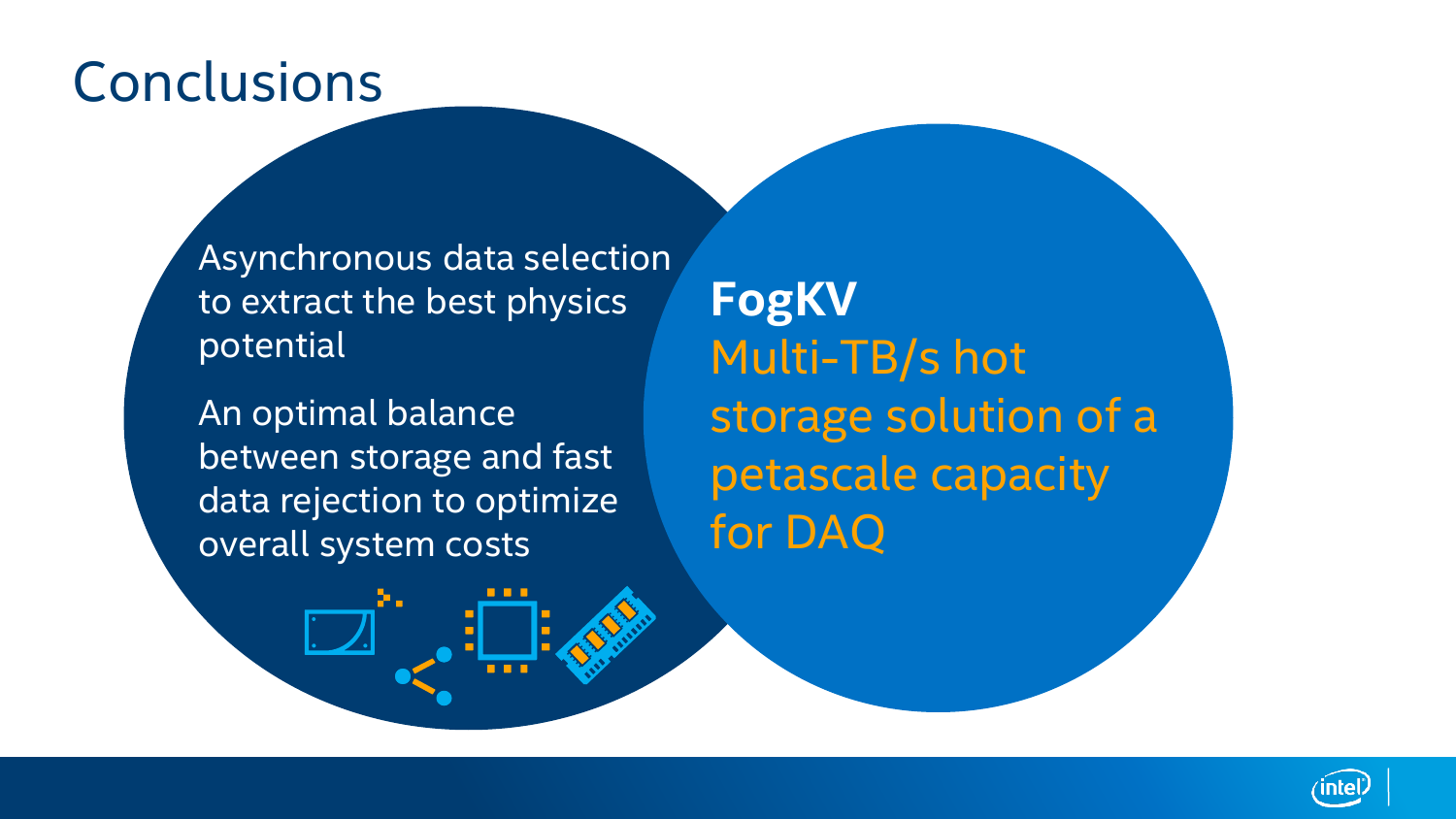### **Outlook**

Public repo @github soon Distributed mode Pilot Q1'19

**FogKV** Multi-TB/s hot storage solution of a petascale capacity for DAQ